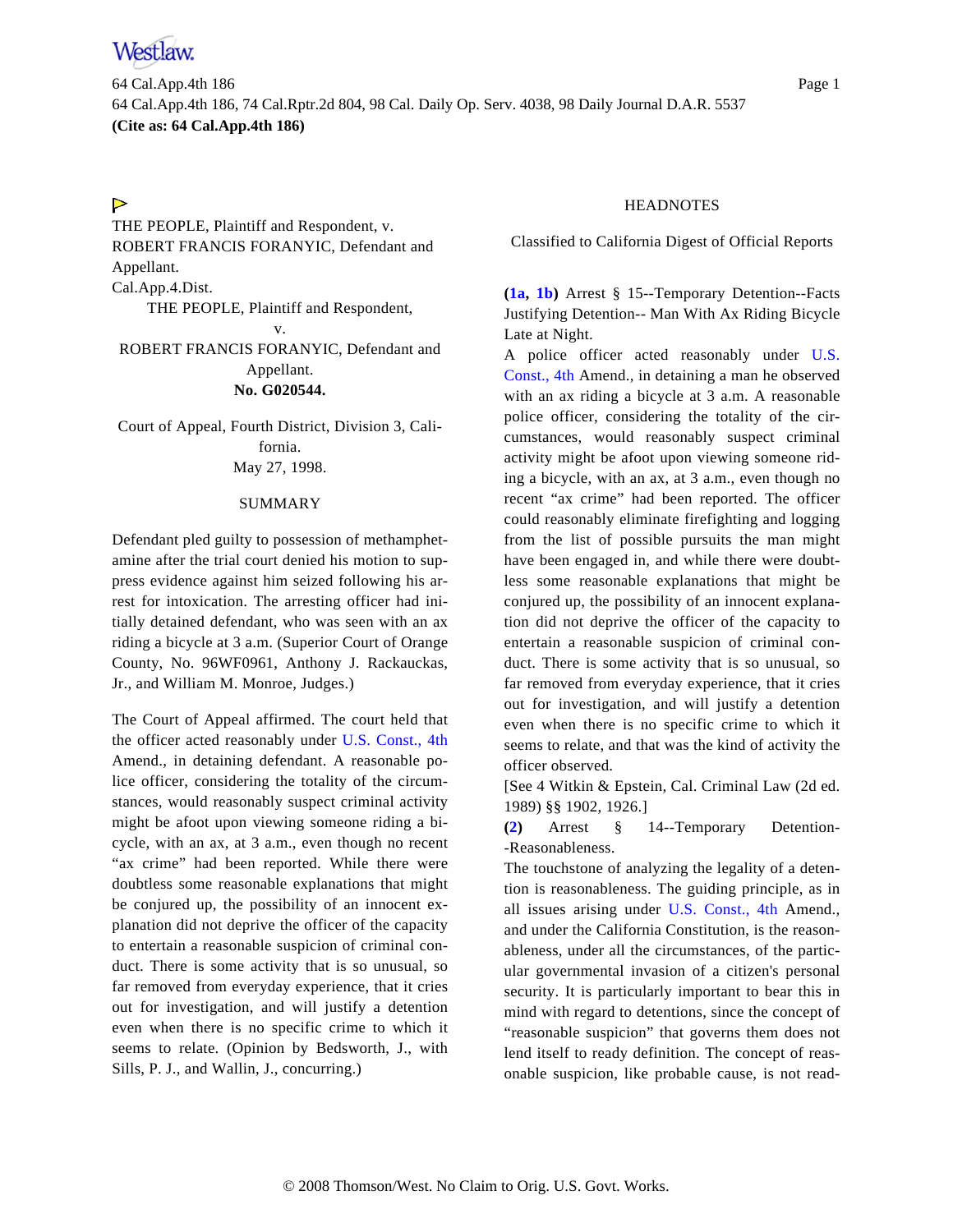ily, or even usefully, reduced to a neat set of legal rules. In evaluating the validity of a stop, the court must consider the totality of the circumstances-the whole picture. The process does not deal with hard certainties, but with probabilities. Long before the law of probabilities was articulated as such, practical people formulated certain commonsense conclusions about human behavior; jurors as fact finders are permitted to do the same-and so are law enforcement officers.

# **COUNSEL**

Alisa A. Shorago, under appointment by the Court of Appeal, for Defendant and Appellant.

Daniel E. Lungren, Attorney General, George Williamson, Chief Assistant Attorney General, Gary W. Schons, Assistant Attorney General, Keith I. Motley and Garrett Beaumont, Deputy Attorneys General, for Plaintiff and Respondent. **\*188**

# **BEDSWORTH, J.**

<span id="page-1-1"></span><span id="page-1-0"></span>Having pled guilty to possession of methamphetamine, Robert Francis Foranyic contends the court erroneously denied his motion to suppress evidence against him.  $(1a)$  He argues there were not suspicious circumstances justifying his detention, and that the methamphetamine subsequently found on his person should have been suppressed. Thus are we called upon to decide whether police may detain a man with an ax riding a bicycle at 3 a.m.

A Huntington Beach patrolman approached Robert Francis Foranyic when he saw him standing astride his bicycle, to which was attached a large ax, at 3 in the morning. The officer ordered him to dismount, explaining that he "wanted to put some distance between him and the ax." Foranyic had difficulty following this direction and showed classic symptoms of intoxication. In fact, the officer found him to be highly intoxicated (Foranyic was reasonably sure he was either in Long Beach or Bakersfield, but unable to narrow it down more than that, and he could hardly stand without the support of his bicycle). Another officer evaluated Foranyic's symptoms and arrested him for a violation of [Penal Code section 6](http://www.westlaw.com/Find/Default.wl?rs=FIPI1.0&vr=2.0&DB=1000298&DocName=CAPES647&FindType=L)47, subdivision (f). During booking, methamphetamine was found in a baggie taped to Foranyic's belt.

We have no doubt Foranyic was detained when he complied with the officer's direction that he step away from his bicycle. While the officer was certainly free to approach Foranyic and speak to him, once he ordered him to lay down his bike and step away from it, he clearly conveyed the impression Foranyic was not free to leave. (*[Michigan v](http://www.westlaw.com/Find/Default.wl?rs=FIPI1.0&vr=2.0&DB=708&FindType=Y&SerialNum=1988077057). [Chesternut](http://www.westlaw.com/Find/Default.wl?rs=FIPI1.0&vr=2.0&DB=708&FindType=Y&SerialNum=1988077057)* [\(1988\) 486 U.S. 567, 573 \[108 S](http://www.westlaw.com/Find/Default.wl?rs=FIPI1.0&vr=2.0&DB=708&FindType=Y&SerialNum=1988077057).Ct. [1975, 100 L.Ed.2d 565](http://www.westlaw.com/Find/Default.wl?rs=FIPI1.0&vr=2.0&DB=708&FindType=Y&SerialNum=1988077057)]; *[In re James D](http://www.westlaw.com/Find/Default.wl?rs=FIPI1.0&vr=2.0&DB=233&DocName=43CALIF3D903&FindType=Y&ReferencePositionType=S&ReferencePosition=912).* [\(1987\) 43](http://www.westlaw.com/Find/Default.wl?rs=FIPI1.0&vr=2.0&DB=233&DocName=43CALIF3D903&FindType=Y&ReferencePositionType=S&ReferencePosition=912) [Cal.3d 903, 912-91](http://www.westlaw.com/Find/Default.wl?rs=FIPI1.0&vr=2.0&DB=233&DocName=43CALIF3D903&FindType=Y&ReferencePositionType=S&ReferencePosition=912)3 [\[239 Cal.Rptr. 663, 741 P.2d](http://www.westlaw.com/Find/Default.wl?rs=FIPI1.0&vr=2.0&DB=661&FindType=Y&SerialNum=1987111521) [161\];](http://www.westlaw.com/Find/Default.wl?rs=FIPI1.0&vr=2.0&DB=661&FindType=Y&SerialNum=1987111521) *[People v. Lope](http://www.westlaw.com/Find/Default.wl?rs=FIPI1.0&vr=2.0&DB=226&DocName=212CAAPP3D289&FindType=Y&ReferencePositionType=S&ReferencePosition=292)z* [\(1989\) 212 Cal.App.3d 289](http://www.westlaw.com/Find/Default.wl?rs=FIPI1.0&vr=2.0&DB=226&DocName=212CAAPP3D289&FindType=Y&ReferencePositionType=S&ReferencePosition=292), [292](http://www.westlaw.com/Find/Default.wl?rs=FIPI1.0&vr=2.0&DB=226&DocName=212CAAPP3D289&FindType=Y&ReferencePositionType=S&ReferencePosition=292) [\[260 Cal.Rptr. 641\].](http://www.westlaw.com/Find/Default.wl?rs=FIPI1.0&vr=2.0&DB=227&FindType=Y&SerialNum=1989109995)) Once Foranyic submitted to this show of authority, the detention was complete. (*[California v. Hodari D](http://www.westlaw.com/Find/Default.wl?rs=FIPI1.0&vr=2.0&DB=708&FindType=Y&SerialNum=1991078910).* [\(1991\) 499 U.S. 621](http://www.westlaw.com/Find/Default.wl?rs=FIPI1.0&vr=2.0&DB=708&FindType=Y&SerialNum=1991078910) [\[111 S.Ct. 1547, 113 L.Ed.2d 690\].\)](http://www.westlaw.com/Find/Default.wl?rs=FIPI1.0&vr=2.0&DB=708&FindType=Y&SerialNum=1991078910)

And, to our minds, it was perfectly appropriate. [\(2\)](#page-0-1) The touchstone of analyzing a detention, or for that matter any Fourth Amendment issue, is reasonableness. "The guiding principle, as in all issues arising under the Fourth Amendment and under the California Constitution [citations], is 'the reasonableness in all the circumstances of the particular governmental invasion of a citizen's personal security.' (*[Terry v. Ohio](http://www.westlaw.com/Find/Default.wl?rs=FIPI1.0&vr=2.0&DB=708&FindType=Y&ReferencePositionType=S&SerialNum=1968131212&ReferencePosition=1878)* [\[\(1968\) 392 U.S. 1, 19 \[88 S.Ct.](http://www.westlaw.com/Find/Default.wl?rs=FIPI1.0&vr=2.0&DB=708&FindType=Y&ReferencePositionType=S&SerialNum=1968131212&ReferencePosition=1878) [1868, 1878-1879, 20 L.Ed.2d 889\]\]](http://www.westlaw.com/Find/Default.wl?rs=FIPI1.0&vr=2.0&DB=708&FindType=Y&ReferencePositionType=S&SerialNum=1968131212&ReferencePosition=1878).)" (*[In re Tony](http://www.westlaw.com/Find/Default.wl?rs=FIPI1.0&vr=2.0&DB=233&DocName=21CALIF3D888&FindType=Y&ReferencePositionType=S&ReferencePosition=892) [C.](http://www.westlaw.com/Find/Default.wl?rs=FIPI1.0&vr=2.0&DB=233&DocName=21CALIF3D888&FindType=Y&ReferencePositionType=S&ReferencePosition=892)* [\(1978\) 21 Cal.3d 888, 89](http://www.westlaw.com/Find/Default.wl?rs=FIPI1.0&vr=2.0&DB=233&DocName=21CALIF3D888&FindType=Y&ReferencePositionType=S&ReferencePosition=892)2 [\[148 Cal.Rptr. 366](http://www.westlaw.com/Find/Default.wl?rs=FIPI1.0&vr=2.0&DB=661&FindType=Y&SerialNum=1978130191), [582 P.2d 957\].\)](http://www.westlaw.com/Find/Default.wl?rs=FIPI1.0&vr=2.0&DB=661&FindType=Y&SerialNum=1978130191)

It is particularly important to bear this in mind with regard to detentions, since the concept of "reasonable suspicion," which governs them, does not **\*189** lend itself to ready definition. Our approach is perhaps best described by the United States Supreme Court in *[United States v. Sokolow](http://www.westlaw.com/Find/Default.wl?rs=FIPI1.0&vr=2.0&DB=708&FindType=Y&ReferencePositionType=S&SerialNum=1989048366&ReferencePosition=1585)* [\(1989\) 490 U.S. 1, 7-8 \[109 S.Ct. 1581, 1585-1586,](http://www.westlaw.com/Find/Default.wl?rs=FIPI1.0&vr=2.0&DB=708&FindType=Y&ReferencePositionType=S&SerialNum=1989048366&ReferencePosition=1585) [104 L.Ed.2d 1\]](http://www.westlaw.com/Find/Default.wl?rs=FIPI1.0&vr=2.0&DB=708&FindType=Y&ReferencePositionType=S&SerialNum=1989048366&ReferencePosition=1585): "The concept of reasonable suspicion, like probable cause, is not 'readily, or even usefully, reduced to a neat set of legal rules.' ([*Illinois* v.] *[Gates](http://www.westlaw.com/Find/Default.wl?rs=FIPI1.0&vr=2.0&DB=780&FindType=Y&ReferencePositionType=S&SerialNum=1983126672&ReferencePosition=232)* [\[\(1983\) 462 U.S. 213,\] 232](http://www.westlaw.com/Find/Default.wl?rs=FIPI1.0&vr=2.0&DB=780&FindType=Y&ReferencePositionType=S&SerialNum=1983126672&ReferencePosition=232) [\[103](http://www.westlaw.com/Find/Default.wl?rs=FIPI1.0&vr=2.0&DB=708&FindType=Y&ReferencePositionType=S&SerialNum=1983126672&ReferencePosition=2329) [S.Ct. 2317, 2329, 76 L.Ed.2d 527](http://www.westlaw.com/Find/Default.wl?rs=FIPI1.0&vr=2.0&DB=708&FindType=Y&ReferencePositionType=S&SerialNum=1983126672&ReferencePosition=2329)].) We think the Court of Appeals' effort to refine and elaborate the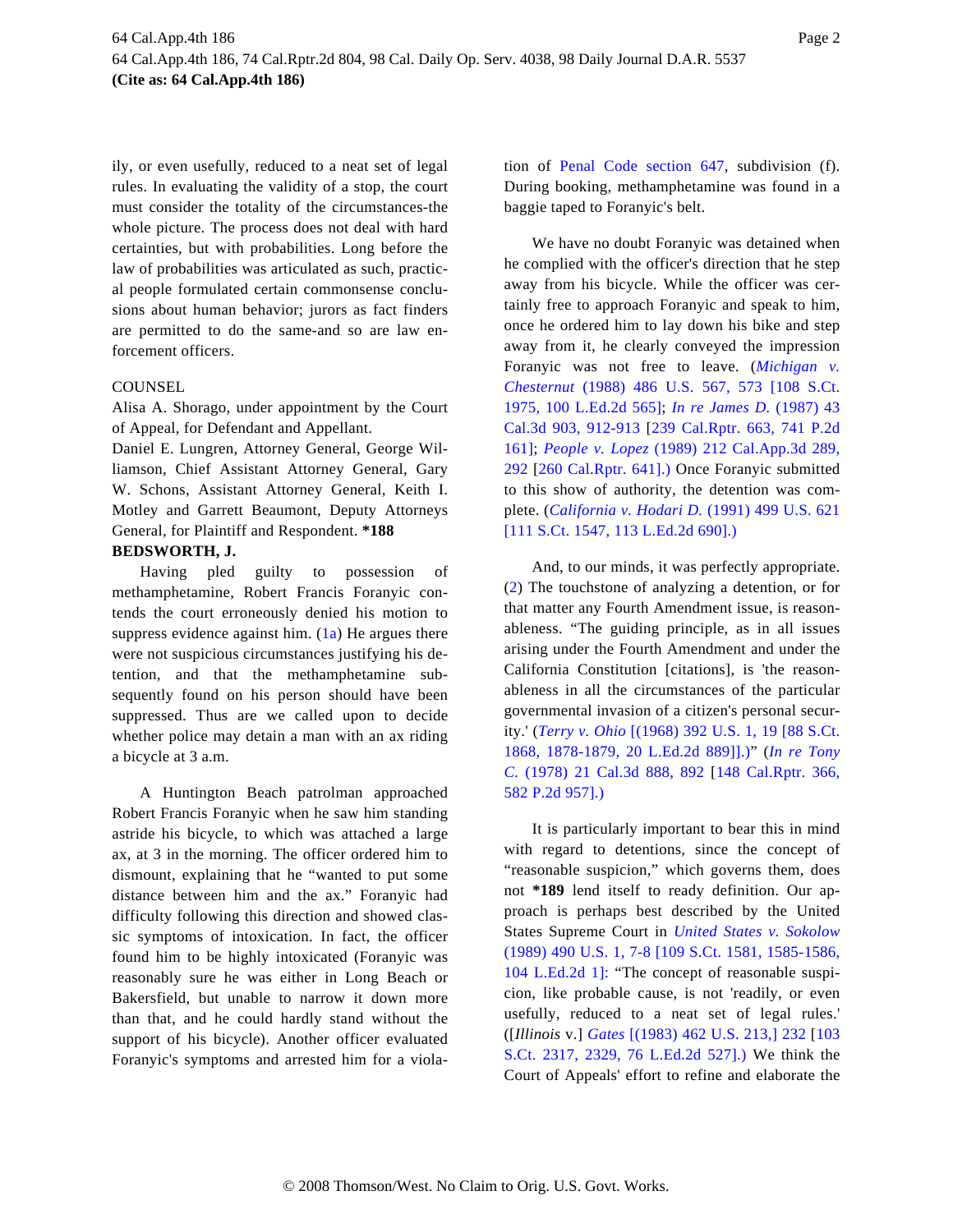requirements of 'reasonable suspicion' in this case creates unnecessary difficulty in dealing with one of the relatively simple concepts embodied in the Fourth Amendment. In evaluating the validity of a stop such as this, we must consider 'the totality of the circumstances-the whole picture.' [*[United States](http://www.westlaw.com/Find/Default.wl?rs=FIPI1.0&vr=2.0&DB=708&FindType=Y&ReferencePositionType=S&SerialNum=1981103158&ReferencePosition=695) [v. Cortez](http://www.westlaw.com/Find/Default.wl?rs=FIPI1.0&vr=2.0&DB=708&FindType=Y&ReferencePositionType=S&SerialNum=1981103158&ReferencePosition=695)* [\(1981\) 449 U.S. 411, 417 \[101 S.Ct. 690](http://www.westlaw.com/Find/Default.wl?rs=FIPI1.0&vr=2.0&DB=708&FindType=Y&ReferencePositionType=S&SerialNum=1981103158&ReferencePosition=695), [695, 66 L.Ed.2d 621\]](http://www.westlaw.com/Find/Default.wl?rs=FIPI1.0&vr=2.0&DB=708&FindType=Y&ReferencePositionType=S&SerialNum=1981103158&ReferencePosition=695).] As we said in *Cortez*: [¶] 'The process does not deal with hard certainties, but with probabilities. Long before the law of probabilities was articulated as such, practical people formulated certain common-sense conclusions about human behavior; jurors as fact-finders are permitted to do the same-and so are law enforcement officers.' (*Id.*, at 418.)" (*Ibid.*)

<span id="page-2-0"></span>[\(1b\)](#page-0-0) And so are we. We conclude that a reasonable police officer, considering the totality of the circumstances, would reasonably suspect criminal activity might be afoot upon viewing someone on a bicycle, with an ax, at 3 in the morning. Certainly we would expect a diligent officer to investigate such unusual behavior through the relatively unintrusive means of a detention. This is so even though no recent "ax crime" had been reported.

For while Foranyic insists there was nothing about him which suggested *criminal* activity, he is unable to suggest, and we cannot conceive of, much in the way of *noncriminal* activity which is accomplished with an ax in the dead of night. The officer could reasonably eliminate firefighting and lumberjacking from the list of possible pursuits Foranyic might have been engaged in. And while there are doubtless some reasonable explanations which might be conjured up, "The possibility of an innocent explanation does not deprive the officer of the capacity to entertain a reasonable suspicion of criminal conduct." (*In re Tony C.*, *supra*[,21 Cal.3d](http://www.westlaw.com/Find/Default.wl?rs=FIPI1.0&vr=2.0&DB=233&DocName=21CALIF3D894&FindType=Y&ReferencePositionType=S&ReferencePosition=894) [at p. 894.\)](http://www.westlaw.com/Find/Default.wl?rs=FIPI1.0&vr=2.0&DB=233&DocName=21CALIF3D894&FindType=Y&ReferencePositionType=S&ReferencePosition=894)

As Foranyic points out, not all unusual activity will support a detention. He is correct that *[People v.](http://www.westlaw.com/Find/Default.wl?rs=FIPI1.0&vr=2.0&DB=225&DocName=253CAAPP2D986&FindType=Y) [Henze](http://www.westlaw.com/Find/Default.wl?rs=FIPI1.0&vr=2.0&DB=225&DocName=253CAAPP2D986&FindType=Y)* [\(1967\) 253 Cal.App.2d 9](http://www.westlaw.com/Find/Default.wl?rs=FIPI1.0&vr=2.0&DB=225&DocName=253CAAPP2D986&FindType=Y)86 [\[61 Cal.Rptr](http://www.westlaw.com/Find/Default.wl?rs=FIPI1.0&vr=2.0&DB=227&FindType=Y&SerialNum=1967111389). [545\]](http://www.westlaw.com/Find/Default.wl?rs=FIPI1.0&vr=2.0&DB=227&FindType=Y&SerialNum=1967111389) disapproved of a detention with the explanation that, "Although we find sufficient indications

in this case that the defendants were engaged in some unusual activity, we do not find sufficient suggestion in the record that their unusual activity was related to crime." [\(](http://www.westlaw.com/Find/Default.wl?rs=FIPI1.0&vr=2.0&FindType=Y&SerialNum=1967111389)*[Id](http://www.westlaw.com/Find/Default.wl?rs=FIPI1.0&vr=2.0&FindType=Y&SerialNum=1967111389).* [at p. 988.](http://www.westlaw.com/Find/Default.wl?rs=FIPI1.0&vr=2.0&FindType=Y&SerialNum=1967111389))But that court went on to limit its holding to the specific facts before it in terms highly relevant to **\*190** our analysis, explaining that, "if this incident had taken place during the hours of darkness, its timing alone would have provided a sufficient extra factor to justify temporary detention for investigation." [\(](http://www.westlaw.com/Find/Default.wl?rs=FIPI1.0&vr=2.0&FindType=Y&SerialNum=1967111389)*[Id](http://www.westlaw.com/Find/Default.wl?rs=FIPI1.0&vr=2.0&FindType=Y&SerialNum=1967111389).* [at p](http://www.westlaw.com/Find/Default.wl?rs=FIPI1.0&vr=2.0&FindType=Y&SerialNum=1967111389). [989.\)](http://www.westlaw.com/Find/Default.wl?rs=FIPI1.0&vr=2.0&FindType=Y&SerialNum=1967111389)

This incident did take place during the hours of darkness. Stygian darkness. No one who has ever worked a graveyard shift can underestimate the significance of *any* bicycle traffic at that hour, much less lethally armed bicycle traffic. In *[People v. Hol](http://www.westlaw.com/Find/Default.wl?rs=FIPI1.0&vr=2.0&DB=226&DocName=176CAAPP3D150155&FindType=Y)[loway](http://www.westlaw.com/Find/Default.wl?rs=FIPI1.0&vr=2.0&DB=226&DocName=176CAAPP3D150155&FindType=Y)* [\(1985\) 176 Cal.App.3d 1](http://www.westlaw.com/Find/Default.wl?rs=FIPI1.0&vr=2.0&DB=226&DocName=176CAAPP3D150155&FindType=Y)50,155 [\[221](http://www.westlaw.com/Find/Default.wl?rs=FIPI1.0&vr=2.0&DB=227&FindType=Y&SerialNum=1985162924) [Cal.Rptr. 394\]](http://www.westlaw.com/Find/Default.wl?rs=FIPI1.0&vr=2.0&DB=227&FindType=Y&SerialNum=1985162924), the court upheld a detention based upon the defendant's presence in a high-crime area with four other men. While acknowledging the defendant's right to be in such an area conversing with acquaintances, the court explained, "Three a.m., on the other hand, is both a late and an unusual hour for anyone to be in attendance at an outdoor social gathering, particularly in a residential neighborhood where he does not reside." (*Id.* at p. 155.)We consider it equally unusual to be abroad at that hour on any errand that requires an ax.

But the point is not that less is required to support a detention at 3 a.m., than would be required for the same action at 3 p.m. That is true (see *[People v. Souz](http://www.westlaw.com/Find/Default.wl?rs=FIPI1.0&vr=2.0&DB=4040&DocName=9CAL4TH224&FindType=Y&ReferencePositionType=S&ReferencePosition=241)a* [\(1994\) 9 Cal.4th 224,](http://www.westlaw.com/Find/Default.wl?rs=FIPI1.0&vr=2.0&DB=4040&DocName=9CAL4TH224&FindType=Y&ReferencePositionType=S&ReferencePosition=241) 241 [\[36](http://www.westlaw.com/Find/Default.wl?rs=FIPI1.0&vr=2.0&DB=661&FindType=Y&SerialNum=1995020527) [Cal.Rptr.2d 569, 885 P.2d 982\]](http://www.westlaw.com/Find/Default.wl?rs=FIPI1.0&vr=2.0&DB=661&FindType=Y&SerialNum=1995020527)), but the more cogent point is that there is some activity which is so unusual, so far removed from everyday experience that it cries out for investigation. Such activity will justify a detention even when there is no specific crime to which it seems to relate.

We view this as such conduct. While it is true that there are many legitimate uses for an ax, they are generally daylight activities. A consensus seems to have developed that recognizes the inadvisability of wielding an ax in darkness.